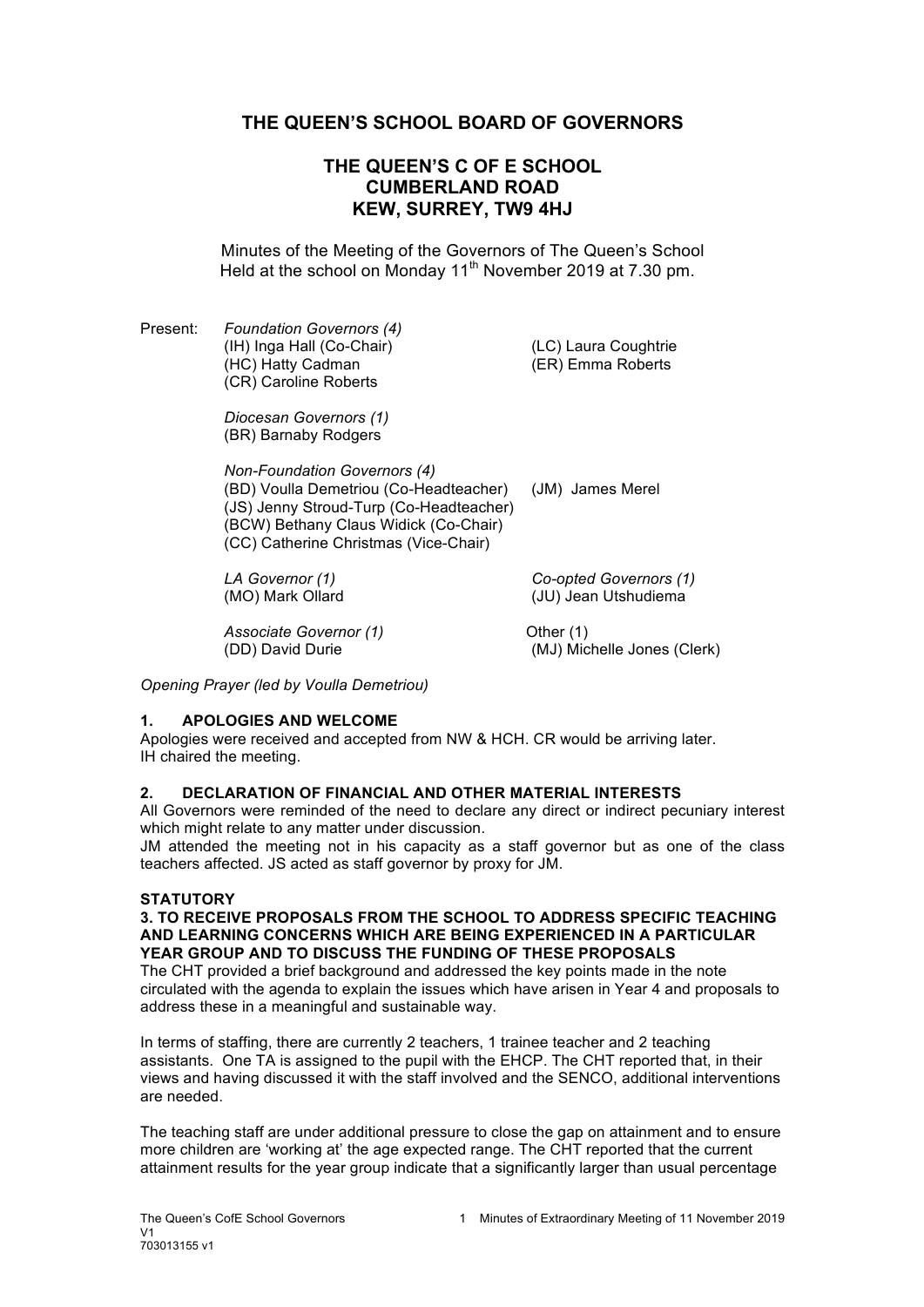of children across the year group are at risk of or are 'working below' in each of reading, writing and maths.

The Educational Psychologist is providing advice to support strategies. The CHT outlined the array of strategies which the school has already put in place to assist this year group, including:

- Richmond Vulnerable Children's Fund (RVCF) has approved £3k of emergency funding which is being used to fund an additional TA for 5 weeks until the end of November.
- Teaching Assistants from other year groups have been temporarily reallocated to support this particular year group, which has in turn reduced the support available for other children across the school, which is not a sustainable solution
- Additional emotional support is being provided by Emotional Literacy Support Assistants (ELSA) but also pulling from other year groups

The governing board was presented with three possible options to resolve the solution: **Option 1** – Do nothing additional *[no additional cost]*

**Option 2** – Increase support staff by employing 2 full time TA's and an additional afternoon ELSA to provide dedicated support until the end of the Summer Term *[net additional cost of £33k]*

**Option 3** – Employ an additional full-time teacher *[net additional cost of £27k]*

The CHT proposed Option 2 as the preferred model. The Educational Psychologist felt that options 1 & 3 were not in the best interest of the children. In addition, Option 3 may de-skill the teacher/TA's.

The Governing Board heard from the teachers affected, this has been minuted separately under the "confidential minutes". Additional questions of a confidential nature have also been minuted separately in that document.

#### *CR joined the meeting at 8.05pm*

#### *JM left the meeting at 8.47pm and was thanked for his contributions to the issues under consideration.*

The Governing Board then received input from the Finance Committee chair regarding the financial viability of Options 2 and 3 to the extent that either would be required to be funded from our reserves. MO reported that the current financial position is there is a deficit of £137k. At the beginning of the year the brought forward reserves were £323k, of which £100k has been ring-fenced. The forecast for the reserves at the end of the financial year is £223k. The proposed costs for Option 2 – increasing support staff and an afternoon ELSA until the end of the Summer term is £41k. This would be offset by the balance of RVCF funding of £1.2k and £5k from the PSA. Option 3 to employ an additional teacher, would cost £27k based on agency fees of £186 per day for 145 days. Based on these figures the funds could be found to cover the costs for either Option 2 or 3 whilst maintaining an appropriate level of reserves.

The Governing Board proceeded to discuss which option should be taken. The first Option 1 – To do nothing additional, was ruled out as this would not be beneficial to either pupils or staff. IH asked whether anyone considered that there were any other options which had not yet been tabled but which should be considered but it was agreed that there were not.

The Governing Board voted unanimously in favour of Option 2 - to Increase support staff by employing 2 full time TA's and an additional afternoon ELSA to provide dedicated support until the end of the Summer Term. This was agreed with the following provisos:

- A review should take place no later than the end of next term with a further review for options for the following year to take place at Summer term FGB.
- Feedback on progress of additional support must be included in the CHT's report to the FGB as a standing item
- Communication to parents has to be crystal clear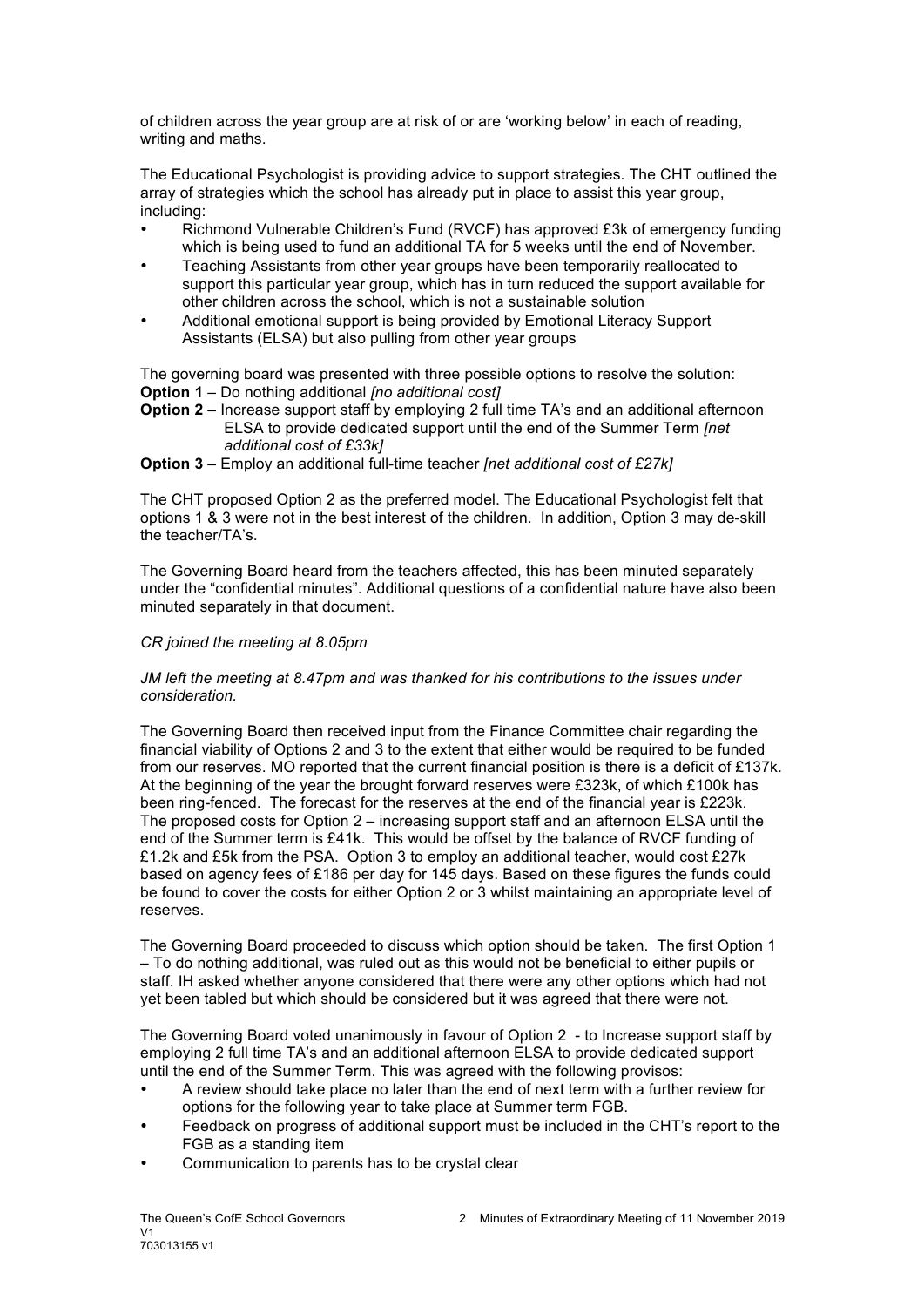• The Governing Board also noted that things may look worse before they get better but confirmed they will keep governors closely involved and fully informed.

#### **ACTION: JS/BD to draft a letter to parents regarding the increase of support staff in the year group, with input from certain governors ACTION: JS/BD to work with AR on the recruitment of the TA's and extending the ELSA's hours**

The Governing Board thanked JS and BD for their creative and steady leadership. They also thanked JM and AD for their frank and honest input into today's meeting and their continued hard work. The Governing Board wished to minute their appreciation for all of the efforts put in by the staff to support this year group.

## **4. AOB**

## **a. WSPP**

Provided that no comments are received from staff on the WSPP by the  $20<sup>th</sup>$  November, the Governing Board agreed to pay the teachers the higher salary approved at the Autumn 1 FGB (in order for that increase to be included in the next payroll).

**ACTION: If no further comments are received on the WSPP, HC will confirm the payment of the higher salary to teaching staff to AR at the end of the consultation period on 20th November 2019.**

## **b. All governors to use the Queen's school e-mail addresses**

BCW reminded all governors that they must start using their Queen's school e-mail addresses for governor business by the end of the year,  $31<sup>st</sup>$  December 2019.

**c.** JU's term comes to end in December, unfortunately he is unable to attend the next FGB due to work commitments. The Governing Board thanked him for all his hard work and commitment over the years**.**

**Meeting ended at 9.10pm**